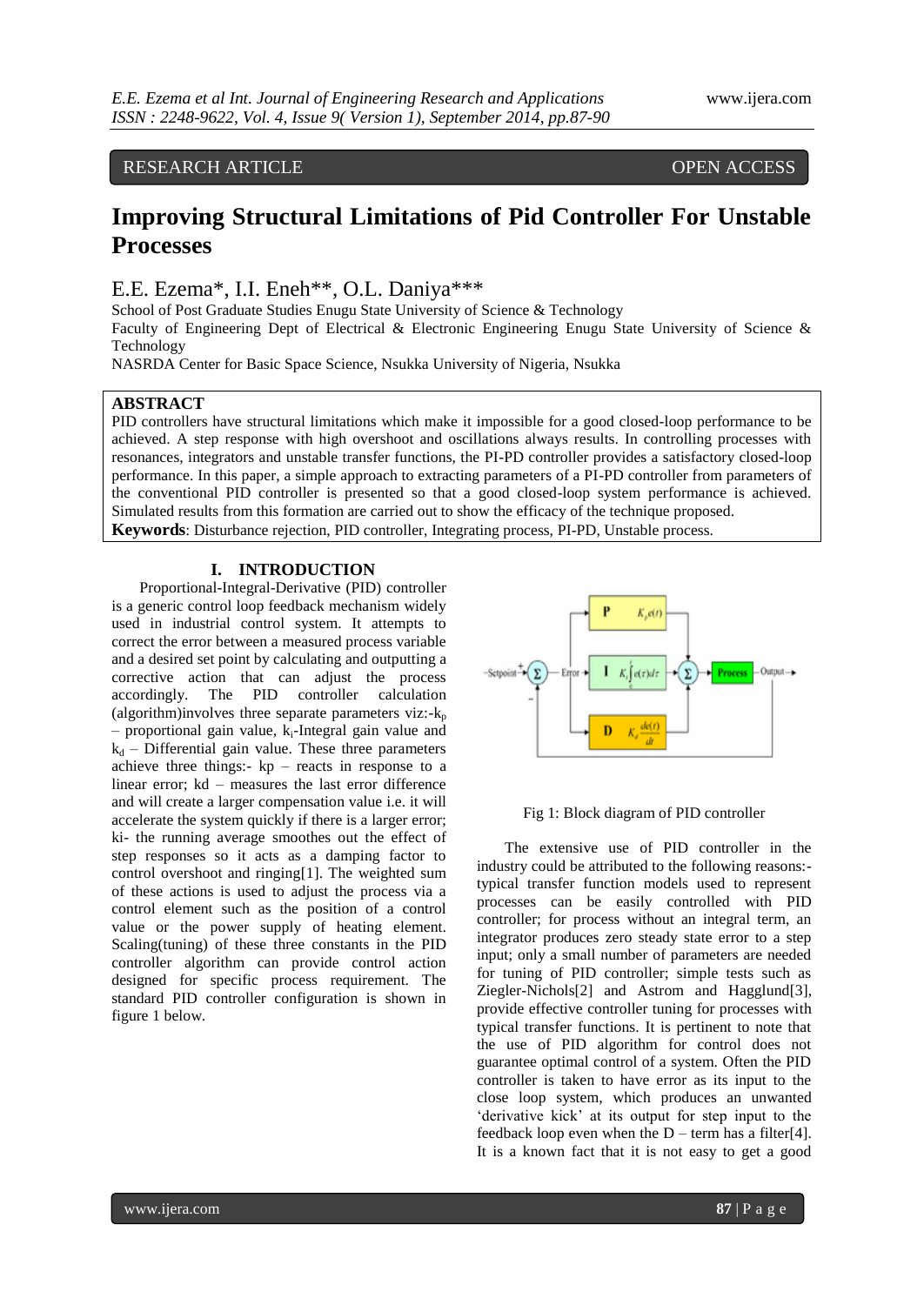closed-loop step response for processes with resonances and unstable plant transfer functions.

Publications abide addressing the control of unstable processes from different points of view. These can be seen in Park et al(5), Ho and Xu[6].

This paper presents an approach to improving the structural inefficiency of the PID controller in two steps:- moving the PD arm to the feedback loop while retaining the PI arm in the feed forward loop. Next, is using the existing PID parameters in generating the parameters for the formed PI-PD structure. This approach is later shown through examples and simulations to be effective in replacing any existing PID structure and thus improving its performance for processes with resonances, integrators and unstable transfer functions.

## **II. PI-PD CONTROL STRUCTURE**

In conventional PID structure shown in figure 1, it could be seen that the proportional, integral and the derivative terms are all in the feed forward loop thereby acting as the error arising between the setpoint and the close-loop response. This leads to a phenomenon called derivative kickwhich is undesirable. To resolve this matter, the PI-PD structure shown in figure 2 is suggested.



Fig 2: PI-PD controller structure

Here with the PD arm moved to the feedback loop, unstable or integrating process can now be better stabilized and controlled more effectively by the PI arm in the feed forward loop. In the figure2,  $G(S)$  is the plant transfer function while the  $G_{PI}(S)$ and the  $G<sub>PD</sub>(S)$  are the PI and PD controller transfer function respectively.

$$
G_{PI}(S) = kp(1 + \frac{1}{T_1S})
$$
 (1)

$$
G_{PD}(S) = kf(1 + T_d S) \tag{2}
$$

It is worthy to mention here that this is not an entirely new concept. Benouarets[7] was the first to mention the PI-PD controller structure but the true potential was not recognized. Kwak et al [8] and Park et al [5] used PID-P PID structure for controlling integrating and unstable processes.

The D term being left in the feed forward path is still prone to derivative kick. Having the PD arm in the feed back loop converts the open-loop unstable or integrating process to open-loop stable process and guarantees more suitable pole location [4]. The general plant transfer function is given by

$$
G(S) = \frac{b_m S^m + b_{m-1} S^{m-1} + b_1 S + b_0}{a_n S^n + a_{n-1} S^{n-1} + \dots + a_1 S + a_0} : (3)
$$

The closed-loop transfer function for the inner loop  $G_{il}(S)$  of the form given in equation 3 is

$$
= \frac{b_m S^m + b_{m-1} S^{m-1} + b_1 S + b0}{a_n S^n + a_{n-1} S^n + (a_1 + K_f b_1 + K_f T_d b_0) S + (a_0 + K_f b_0)}.
$$
 (4)

provided  $n \triangleright m+2$ 

A closed look on the modification of the last two terms in equation 4 shows the effect of the insertion of the inner loop. The PI-PD controller gives more flexibility in location of poles of open-loop transfer function  $G_i(S)$  in more desired position with the use of  $K_f$  and  $T_d$  in place of only  $K_f$ .

## **III. EXTRACTING PI-PD PARAMETERS FROM PID PARAMETER**

The PID structure shown in figure 2 earlier can through block diagram reduction be reduced to fig 3 below.



Fig 3: PID equivalent structure of PI-PD

$$
G_{PID} = G_{PI} + G_{PD} \tag{5}
$$

Substituting equations  $(1)$  and  $(2)$  in  $(5)$ .

$$
G_{PID}(S) = K_f \left(1 + \frac{1}{T_i S}\right) + K_f \left(1 + T_d S\right) : \quad (6)
$$

Expanding equation (6) gives

$$
G_{PID}(S) = (K_p + K_f)(1 + \frac{K_p}{(K_p + K_f)T_iS} + \frac{K_f}{(K_p + K_f)}T_dS)
$$
  
: (7)

The common structure used for PID controller is

www.ijera.com **88** | P a g e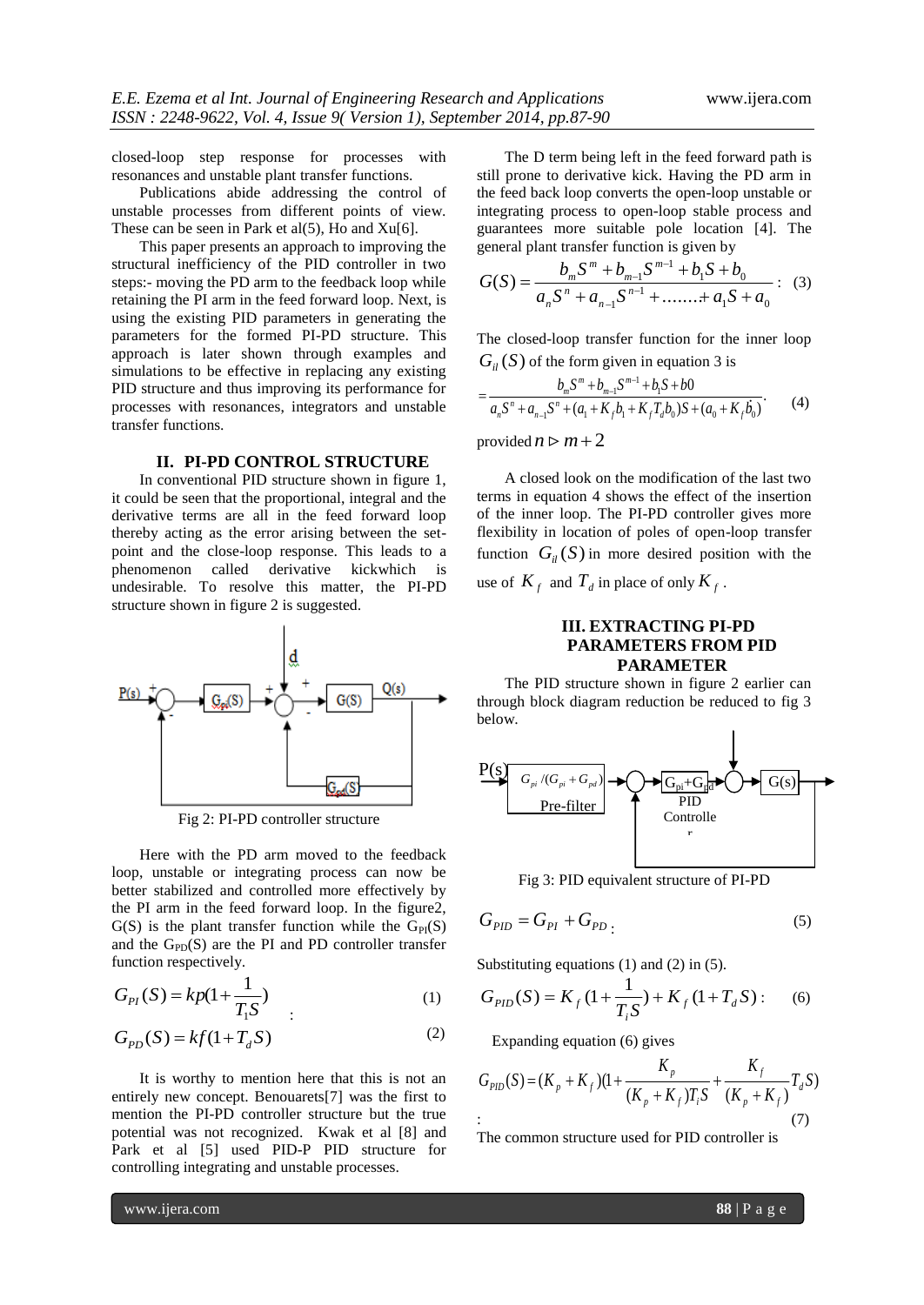$$
G_{PID}(S) = K_c^*(1 + \frac{1}{T_i^*S} + T^*S): \tag{8}
$$

Comparing equation (8) and (7), the following deductions are made

$$
K^*_{c} = K_p + K_f \qquad (9)
$$

$$
K_p = \frac{\beta K_c^*}{1 + \beta} \tag{10}
$$

$$
K_f = \frac{K_c^*}{1+\beta} \tag{11}
$$

$$
T_i = \frac{\beta T_i}{1 + \beta} \tag{12}
$$

$$
T_d = (1 + \beta)T_d^*
$$
\n(13)

Note that *f p K K*  $\beta =$ 

For different ranges of β,  $K_p$ ,  $K_f$ ,  $T_i$ ,  $T_d$  can be calculated and tabulated.

# **IV. EFFECTS OF □ ON ROOT LOCATIONS**

From figure(2) above,

$$
\frac{Q(s)}{P(s)} = \frac{G(s)}{1 + G(s)G_{PD}(s)}.
$$
\n(14)

Substituting for  $G_{PD}(s)$  from equation (2) and  $T_d$  from equation (13) then,

$$
\frac{Q(s)}{P(s)} = \frac{G(s)}{1 + G(s)k_f(1 + T_d s)} \quad : \tag{15}
$$

$$
\frac{Q(s)}{P(s)} = \frac{G(s)}{1 + G(s) \frac{k_c^*}{1 - G(s) \cdot (1 + T_d s)}}
$$
(16)

$$
1+\mathbf{G}(s)\frac{\mathbf{G}(1+\mathbf{I}_d s)}{1+\beta}
$$

$$
\frac{Q(s)}{P(s)} = \frac{G(s)}{1 + G(s)\frac{k_c^*}{1 + \beta}(1 + [1 + \beta]T_d^*s)}
$$
(17)

From the equation (17) it could be seen that the characteristic equation of the system is

$$
1 + G(s) \frac{k_c^*}{1 + \beta} (1 + [1 + \beta]T_d^*s) = 0:
$$
 (18)

## **V. SIMULATION FUNCTIONS AND PARAMETERS**

The following system with the transfer functions given below are used to test the performance of the suggested approach.

1. 
$$
G_1(s) = \frac{1}{S(S+1)(s+5)}
$$

2. 
$$
G_2(s) = \frac{1}{S(S+1)(S+6)(S+7)}
$$

The systems are all controlled by PID controller with the following parameters calculated by Ziegler-Nichols tuning rule [2]. The resulting PID controller parameters are

$$
k_c^*
$$
 = 30,  $\beta$  = 0.2,  $T_d$  = 0.35124 for G<sub>1</sub>(s).  
\n $k_c^*$  = 2,  $\beta$  = 0.2,  $T_d$  = 0.25 for G<sub>2</sub>(s)

#### **VI. SIMULATIONRESULT**

Figure (4) and (5) shows root locations of the systems with and without the PD in the inner feed back loop. It could be easily seen that using the PD in the inner feedback loop produces a better stable system.



Fig4: Root plot (a) without loop (b) with inner loop

www.ijera.com **89**  $\boxed{P \text{ a } g \text{ e}}$